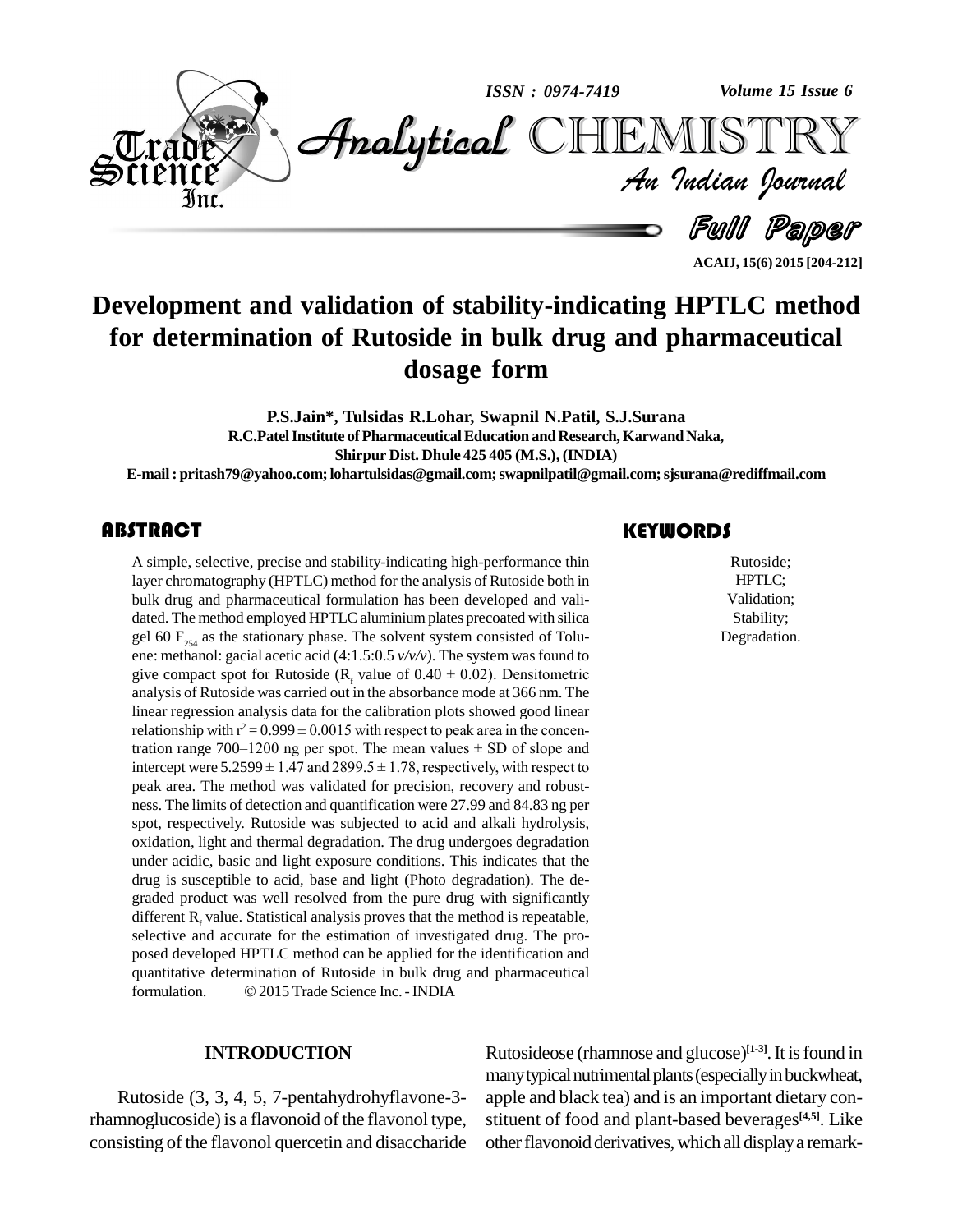

Track 2, ID: R-TE AM 400 AU 350  $300<sup>1</sup>$ 260  $200 -$ 160 100 60

Figure 1 : Densitogram of standard Rutoside  $(R_f 0.40 \pm 0.02)$ ,<br>measured at 366 nm, mobile phase toluene: methanol: glacial **acetic acid (4:1.5:0.5** *v/v/v***).**

able arrayof biological and pharmacological activities, Rutoside exhibits antioxidant, anti-inflammatory, anticarcinogenic, antithrombic, cytoprotective and vasoprotective activities<sup>[6,7]</sup>. By increasing the strength methan of the capillaries and reducing their permeability, Rutoside helps preventing hemorrhages and ruptures in the capillaries and connective tissues, and is therefore often used to treat chronic venous insufficiency, hemorrhages and epitaxis **[2-8]**.

vealed that several analytical techniques have been described for Rutoside determination<sup>[9,10]</sup>. For example, m Pharmacopoeia Helvetica recommends direct spectrophotometric detection based on the strong absorption of ultra-violet (UV) light by conjugated double bounds and hydroxyl groups<sup>[9]</sup> and indirect spectrophotometric methods based on the formation of colored chelating complexes with metal ions were proposed **[10,11]**. Several HPLC**[12,13]**, LC-MS **[14]**, HPTLC**[15,16]**, RP- UFLC**[17]**, RP-HPLC**[18]**, UV induced Fluorescence **[19]** were developed for estimation of Rutoside simulta neously in herbs, herbal formulations and Pharmaceutical dosage forms.

However only fewmethods have been developed and validated for pharmaceutical dosage forms. Hence, our study reports a simple, precise and economic, stability-indicating HPTLC method for determination of Rutoside in Tablet formulation. The method was validated according to ICH guidelines **[20]**.

# **EXPERIMENTAL**

#### **Material and reagents**

Rutoside bulk drug and tablet Rutoside (250 mg) were obtained from Macleods Pharmaceuticals (Daman, India). Hydrochloric acid and sodium hydroxide pellets were obtained from Merck Laboratories Ltd., In dia.Methanol, Hydrogen peroxide, toluene and glacial acetic acid are also obtained from Merck Specialties Private Ltd., India.All chemicals used are of HPLC grade. Milli-QWater was used throughout the experi ment.

#### **Instrumentation and chromatographic conditions**

A detailed literature survey for Rutoside (Rutin) re- was carried out in a  $20 \times 20$  cm twin trough glass cham-The samples were spotted in the form of bands of 6 mm width with a Camag microliter syringe on precoated silica gel aluminium plates 60  $F_{254}$  (20  $\times$  20 cmwith 250mmthickness,E. Merck), using aCamag Linomat 5 applicator.The plates were prewashed with methanol and activated at  $60\,^{\circ}\text{C}$  for 5 min prior to chromatography. The slit dimension was kept at  $6.00 \times 0.45$ mm (micro) and 20 mm/s scanning speed was employed. The mobile phase consisted of toluene: methanol: glacial acetic acid (4: 1.5: 0.5 *v/v/v*), and 10ml of mobile phase was used. Linear ascending development nol: glacial acetic acid (4:  $1.5: 0.5 \nu/\nu/\nu$ ), and  $10 \text{ ml of}$ <br>mobile phase was used. Linear ascending development<br>was carried out in a  $20 \times 20$  cm twin trough glass chamber (Camag, Muttenz, Switzerland) saturated with the mobile phase. The optimized chamber saturation time for the mobile phase was 20 min at room temperature. The length of the chromatogram run was approximately 8 cm. Subsequent to development; the TLC plates were dried in a current of air with the help of an air dryer. Densitometric scanning was performed on a Camag TLC scanner 3 and was operated byWin-CATS soft ware. Finally, the mobile phase consisting of toluene: methanol: glacial acetic acid (4: 1.5: 0.5 *v/v/v*) gave a sharp and well-defined peak at  $R_f$  value of 0.40 (Figure 1). Finalized chromatographic conditions were ex pressed inTABLE 1.

# *An*Analytical**Preparation ofstandard stock solutions**

*Ing Rutoside*<br>*Indiansolved*<br>*IISTRY*<br>*Jadian Journal* An accurately weighed quantity of 10 mg Rutoside was transferred to 10 mL volumetric flask and dissolved in methanol, and volume was made up to mark with the

CHEMISTRY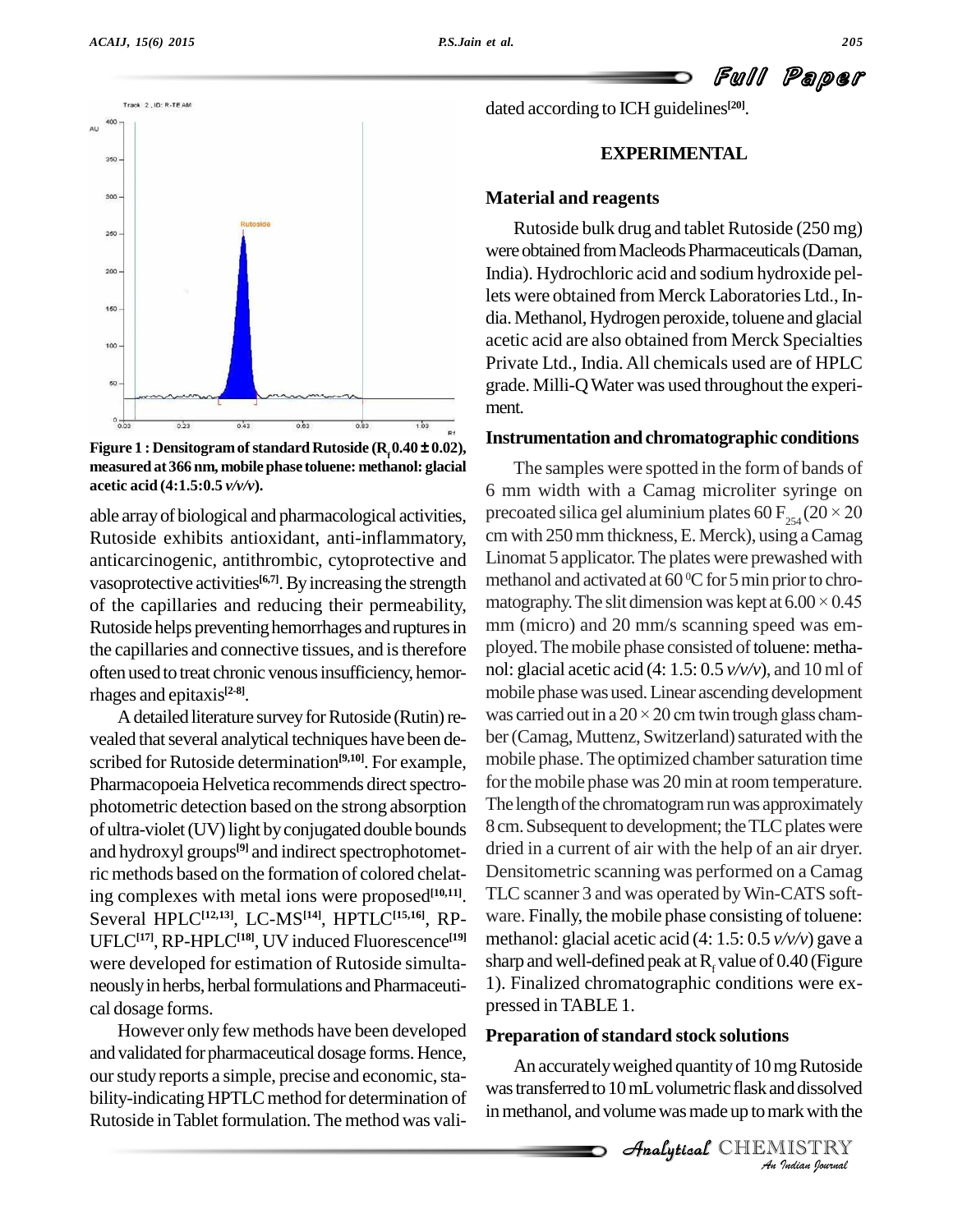

| <b>Parameters</b>             | <b>Specifications</b>                                                                                                                                  |  |  |  |
|-------------------------------|--------------------------------------------------------------------------------------------------------------------------------------------------------|--|--|--|
| Stationary phase              | Aluminum backed silica gel 60 F-254 TLC plates, (10 cm $\times$ 10 cm, layer thickness 0.2 mm,<br>E-Merck, Darmstadt, Germany) prewashed with methanol |  |  |  |
| Mobile phase                  | toluene: methanol: glacial acetic acid $(4:1.5:0.5 \nu/\nu/\nu)$                                                                                       |  |  |  |
| Chamber saturation            | 20 minutes                                                                                                                                             |  |  |  |
| Migration distance            | 80 mm                                                                                                                                                  |  |  |  |
| Activation of prewashed plate | $10 \text{ min}$                                                                                                                                       |  |  |  |
| Band width                    | $6 \text{ mm}$                                                                                                                                         |  |  |  |
| Slit dimensions               | $6.00 \times 0.45$ mm                                                                                                                                  |  |  |  |
| Radiation source              | Deuterium lamp                                                                                                                                         |  |  |  |
| Scanning wavelength           | 366 nm                                                                                                                                                 |  |  |  |
| Distance between bands        | $15.0 \text{ mm}$                                                                                                                                      |  |  |  |

#### **TABLE1 :Finalized chromatographic conditions**

same solvent to obtain concentration of 1000 ng/iL. Aliquots of standard solutions 0.7, 0.8, 0.9, 1.0, 1.1 of close same solvent to obtain concentration of 1000 ng/iL. Me<br>Aliquots of standard solutions 0.7, 0.8, 0.9, 1.0, 1.1 of close<br>and 1.2 iL of Rutoside was applied on TLC plates with sis of d the help of microliter syringe, using Linomat 5 sample applicator to obtain the concentration of 700, 800, 900, 1000, 1100 and 1200 ng per spot.

#### **METHOD VALIDATION**

#### **Linearity and range**

Aliquots of standard stock solutions  $0.7, 0.8, 0.9$ , 1.0, 1.1 and 1.2 ÏL of Rutoside was applied on TLC plates with the help of microliter syringe, using Linomat 5 sample applicator to obtain the concentration of 700, 800, 900, 1000, 1100 and 1200 ng perspot.The stan dard curves were evaluated for within day and day-today reproducibility. Each experiment was repeated 6 times. The calibration curve was plotted by considering the peak areas versus corresponding concentration.

#### **Sensitivity**

where  $N$  is the standard deviation of the peak areas of  $M_0$ <br>the decay  $(x-2)$  telescope areas of peak areas of  $N_0$ *I*eviation of the same of the same of the same of the same of the same of the same of the same of the same of the same of the same of the same of the same of the same of the same of the same of the same of the same of the In present study the sensitivity parameter was evaluated by determining the LOD and LOQ of the drug. The LOD and LOQ parameter was evaluated by using the slope of line and standard deviation obtained from calibration curve studies. The limit of detection (LOD) and limit of quantification (LOQ) were calculated using equations  $\text{LOD} = 3.3 \times N/B$  and  $\text{LOQ} = 10 \times N/B$ , con and limit of quantification (LOQ) were calculated using the drugs ( $n = 3$ ), taken as a measure of noise, and *B* is the slope of the corresponding calibration curve.

#### **Specificity**

CHEMISTRY

Method specificity was evaluated for interference of closely related impurities and excipients in the analysis of drug solution. The specificity of the method was ascertained by analyzing the standard drug and sample. The spot for Rutoside in sample was confirmed by comparing the  $R_f$  values and spectra of the spot with that of the standard. The peak purity of Rutoside was assessed by comparing the spectra at three different levels, i.e. peak start (S), peak apex (M) and peak end (E) positions of the spot.

# **Accuracy**

To check the accuracy of the method, recovery studies were carried out at three different levels 80, 100 and 120 %. Base level concentrations of analytes in tablet formulation used were 900 ng/spot for Rutoside.

#### **Precision**

Repeatability of sample application and measurement of peak area were carried out using six replicates of the same spot (900 ng per spot of Rutoside). The intra and inter-day variation for the determination of Rutoside was carried out at three different concentration levels of 800, 900 and 1000 ng perspot.

#### **Robustness**

By introducing small changes in the mobile phase composition, the effects on the resultswere examined. Mobile phases having different compositions of toluene: methanol: glacial acetic acid (4: 1.8: 0.5 and 3.9: 1.2: 0.5 *v/v/v*) were tried, and chromatograms were run. The volume of mobile phase and saturation time

Full Paper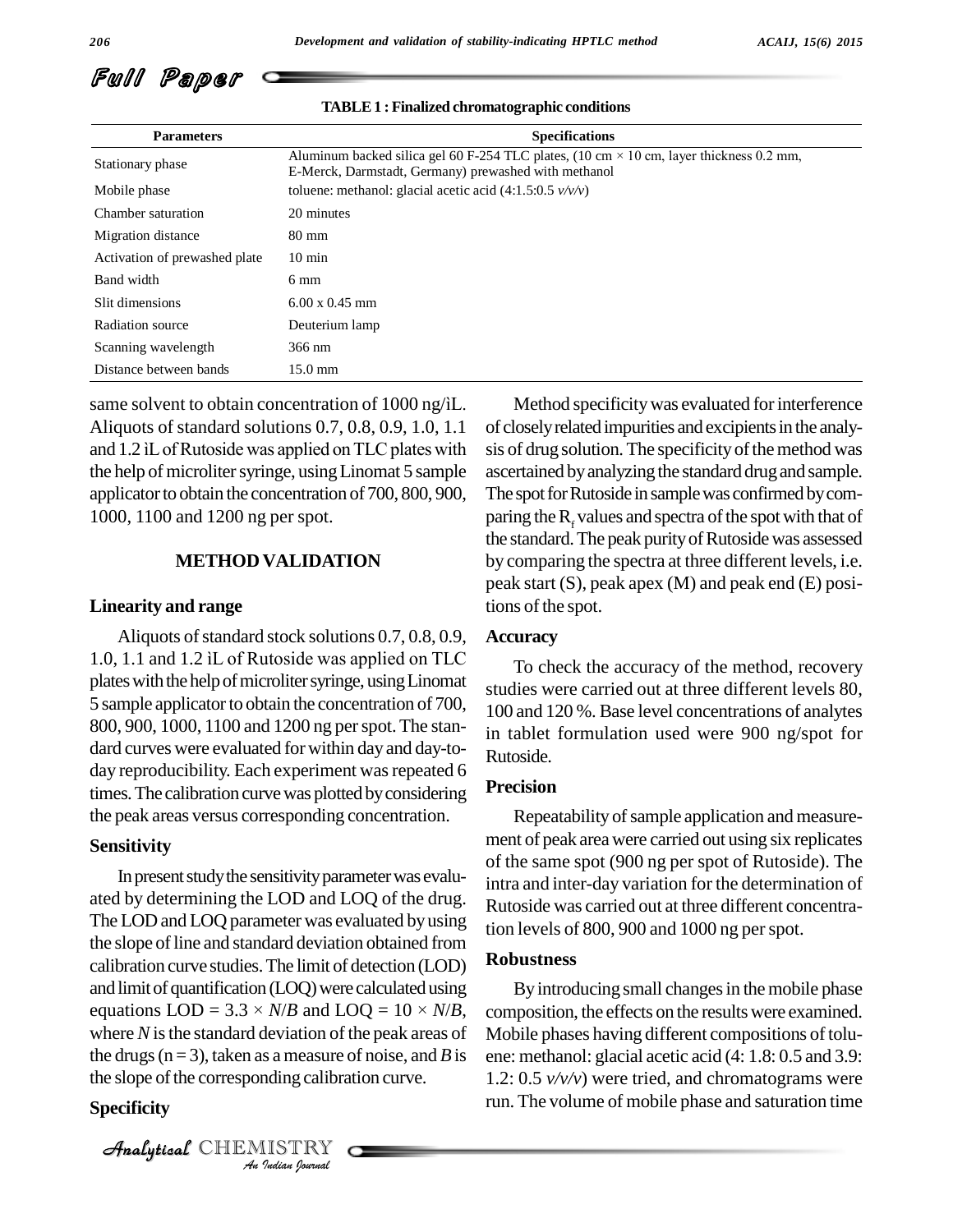50.0

 $2800$ 200.0 150.0 100.0 50.0  $0.0$ 





**Figure** 2 : Calibration curve of Rutoside;  $Y = 5.2599X +$ **2844.5; Where, Correlation coefficient = 0.999, Slope = 5.2599,Intercept = 2844.5**

was varied in the range of  $\pm$  5%. Time from spotting to chromatographyand fromchromatographyto scanning was varied from 5, 20 and 40 min.

#### **Ruggedness**

Ruggedness of the method was performed by spotting 900 ng of Rutoside by two different analysts, keeping same experimental and environmental conditions.

# **Application of proposed method for estimation of**  $drug$  in tablet formulation

Twenty tablets were weighed and finely powdered. Amount of tablet powder equivalent to 10 mg of Rutoside was weighed accurately, transferred to 100 triplicate (9 iL each, i.e. 900 ng per spot). ml volumetric flask and shaken with 50 ml methanol for 15 min. Volume was made up to 100 mL with methanol and ultrasonicated for 15 min. Solution wasthen filtered through Whatmann filter paper No. 41. The solu-<br>tion was suitably diluted with methanol to get concen-<br>tration 100 ng/iL of Rutoside. 9 iL of each drug was temp tion was suitably diluted with methanol to get concenapplied in the form of bands on the TLC plate in order degradative effect of light. The resultant solution was<br>to get 900 ng/spot concentration. The plate was devel-<br>applied on TLC plate in triplicate  $(0.9 \mu L$  each, i.e. to get 900 ng/spot concentration.The plate was devel oped using mobile phase, containing toluene: methanol: glacial acetic acid (4: 1.5: 0.5 *v/v/v*).

# **FORCED DEGRADATION STUDIES**

 $rac{300}{000}$ 70.0 60.0  $0.10$ 50.0  $0.20$  $n \times n$  $40.0$  $0.40$ 30.0  $0.50$  $0.60$  $200$  $0.70$  $10.0$  $IRf1$  $0.0$  $0.90$ 

**Figure**  $3$  **: The 3D linearity spectra of Rutoside standard drug solution.**

The drugs were subjected to stress conditions of acid hydrolysis, alkali hydrolysis, oxidation, thermal degradation and light degradation. Stress testing of the drug substance can help to identify the likely degradation products, which can in turn help to establish the degra dation pathways and intrinsic stability of the molecule. Specificity is the ability of the method to measure the analyte response in presence of its potential impurities.

#### **Acid- and base-induced degradation**

Ten milligrams of Rutoside was separately dissolved in  $10$  mL of methanolic solution of  $0.1$  N HCl and  $0.01$ N NaOH. These solutions were kept for 6 hrs. and 12 hrs. respectively at room temperature in the dark in order to exclude the possible degradative effect of light. One millilitre from the above solutions wastaken and neutralized and then diluted up to 10 mL with methanol.<br>The resultant solutions were applied on TLC plate in<br>triplicate (9 iL each, i.e. 900 ng per spot). The resultant solutions were applied on TLC plate in

# **Hydrogen peroxide-induced degradation**

Ten milligrams of Rutoside was separately dissolved in 10 mL of methanolic solution of hydrogen peroxide (10 %, *v/v*). The solution was kept for 48 hrs. at room temperature in the dark in order to exclude the possible<br>degradative effect of light. The resultant solution was<br>applied on TLC plate in triplicate (0.9 μL each, i.e. 900 degradative effect of light. The resultant solution was ng perspot).

### **Photochemical degradation**

**Ing Was also<br>***I***nct sunlight<br>***I***ndian spurnal** The photochemical stability of the drug was also studied by exposing the stock solution to direct sunlight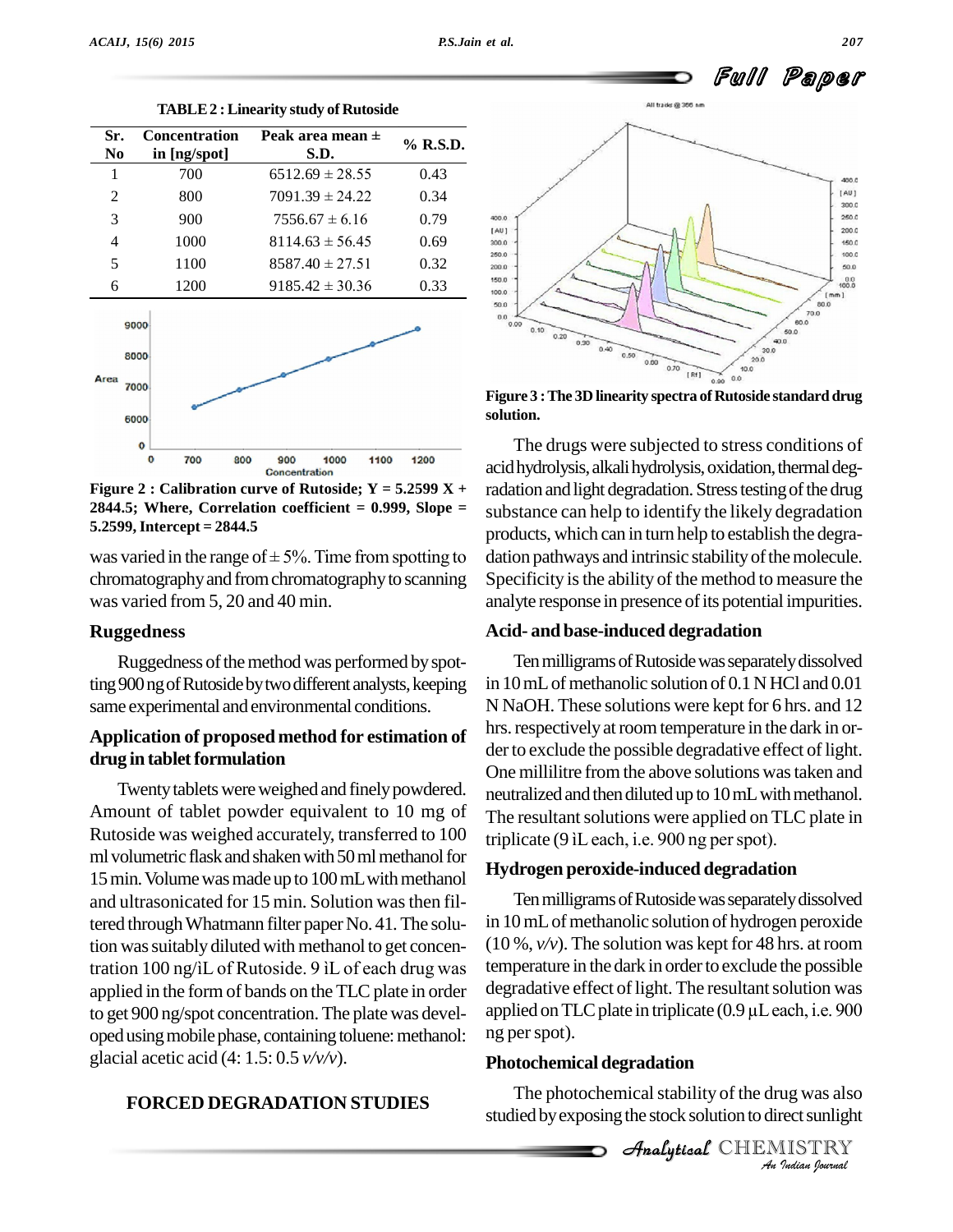Full Paper

|                                                                     |                                                              | <b>TABLE 3: Recovery studies</b>                        |                          |                                            |                       |                          |       |
|---------------------------------------------------------------------|--------------------------------------------------------------|---------------------------------------------------------|--------------------------|--------------------------------------------|-----------------------|--------------------------|-------|
| Drug                                                                | <b>Initial Amount [ng/spot]</b>                              | Amount added (%)                                        |                          | Amount recovered $\pm$ S.D.[ng/spot] [n=3] |                       | % Recovered              | % RSD |
|                                                                     | 800                                                          | 80                                                      |                          | 1438.17±11.07                              |                       | 99.87                    | 0.77  |
| Rutoside                                                            | 800                                                          | 100                                                     |                          | $1595.42 \pm 8.05$                         |                       | 99.71                    | 0.50  |
|                                                                     | 800                                                          | 120                                                     |                          | 1755.67±11.05                              |                       | 99.75                    | 0.63  |
|                                                                     |                                                              | TABLE 4 : Precision studies (Intra- day and inter- day) |                          |                                            |                       |                          |       |
| <b>Drug</b>                                                         | Conc.[ng/spot]                                               |                                                         | Intra day % Amount found |                                            |                       | Inter day % Amount found |       |
|                                                                     |                                                              | Mean $\pm$ SD [n=3]                                     |                          | % RSD                                      | Mean $\pm$ SD [n=3]   |                          | % RSD |
|                                                                     | 800                                                          | $100.52 \pm 0.65$                                       |                          | 0.64                                       | $100.69 \pm 0.63$     |                          | 0.62  |
| Rutoside                                                            | 900                                                          | $99.49 \pm 0.40$                                        |                          | 0.40                                       | $99.38 \pm 0.50$      |                          | 0.51  |
|                                                                     | 1000                                                         | $99.82 \pm 0.40$                                        |                          | 0.40                                       | $100.11 \pm 0.54$     |                          | 0.54  |
|                                                                     |                                                              | <b>TABLE 5: Results of repeatability studies</b>        |                          |                                            |                       |                          |       |
|                                                                     | <b>Amount Taken (ng/spot)</b>                                |                                                         |                          | <b>Amount Found (ng)</b>                   | Amount Found %        |                          |       |
|                                                                     |                                                              | 900                                                     |                          | 894.34                                     |                       | 99.37                    |       |
|                                                                     | 900                                                          |                                                         |                          | 897.22                                     |                       | 99.69                    |       |
| Rutoside                                                            | 900                                                          |                                                         |                          | 905.15                                     | 100.57                |                          |       |
|                                                                     | 900<br>900                                                   |                                                         |                          | 901.38<br>899.28                           | 100.15<br>99.92       |                          |       |
|                                                                     | 900                                                          |                                                         |                          | 906.71                                     | 100.74                |                          |       |
|                                                                     | Mean $\pm$ SD                                                |                                                         |                          | $900.68 \pm 4.71$                          | $100.07 \pm 0.52$     |                          |       |
|                                                                     | %RSD                                                         |                                                         |                          | 0.53                                       | 0.52                  |                          |       |
|                                                                     |                                                              | <b>TABLE 6: Results of robustness studies</b>           |                          |                                            |                       |                          |       |
|                                                                     |                                                              | <b>Parameters</b>                                       |                          |                                            | $\pm$ SD of peak area |                          | % RSD |
|                                                                     | Mobile phase composition                                     |                                                         |                          |                                            |                       |                          |       |
|                                                                     | toluene : methanol: glacial acetic acid (4:1.8:0.5 $v/v/v$ ) |                                                         |                          |                                            | 8.00                  |                          | 0.10  |
| toluene : methanol: glacial acetic acid $(3.9:1.2:0.5 \frac{v}{v})$ |                                                              |                                                         |                          |                                            | 8.39                  |                          | 0.11  |
|                                                                     | Mobile Phase volume                                          |                                                         |                          |                                            |                       |                          |       |
| 5mL                                                                 |                                                              |                                                         |                          |                                            | 8.90                  |                          | 0.11  |
| $10$ mL                                                             |                                                              |                                                         |                          |                                            | 10.39                 |                          | 0.13  |
| <b>Saturation Time</b>                                              |                                                              |                                                         |                          |                                            |                       |                          |       |
| 15 Min.                                                             |                                                              |                                                         |                          |                                            | 24.59                 |                          | 0.32  |
| 25 Min.                                                             |                                                              |                                                         |                          |                                            | 21.44                 |                          | 0.28  |
|                                                                     | Time from spotting to chromatography                         |                                                         |                          |                                            | 21.16                 |                          | 0.50  |
|                                                                     | Time from chromatography to scanning                         |                                                         |                          |                                            | 23.34                 |                          | 0.43  |

for 48 hrs. The resultant solution  $(0.9 \mu L, i.e. 900 \text{ ng})$ per spot) was applied on a TLC plate.

#### **Dry heat degradation**

tion. In all degradation studies, the average peak areas the re **Indian**<br>**ID DISCUS:<br>D DISCUS:<br>IISTRY**  $\frac{1}{2}$  and  $\frac{1}{2}$  and  $\frac{1}{2}$  and  $\frac{1}{2}$  and  $\frac{1}{2}$  are average peak areas the regord) of Rutoside after application (900 ng per spot) of three found The powdered drug stored at <sup>70</sup>°C for <sup>48</sup> hrs. un der dryheat condition showed no significant degradareplicates were obtained.

# **RESULTSAND DISCUSSIONS**

CHEMISTRY

#### **Validation of the method**

#### **Linearity and range**

The linear regression data for the calibration curves showed good linear relationship over the concentration The linear regression data for the calibration curves<br>showed good linear relationship over the concentration<br>range  $0.7 - 1.2$  ng/ $\mu$ L for Rutoside (n = 6). Typically, the regression equations for the calibration curve was found to be  $y = 5.2599x + 2844.5$  ( $r^2 = 0.999$ ) for Rutoside. The calibration curve was plotted by considering the peak areas versus corresponding concentration (Figure 2).The results were expressed inTABLE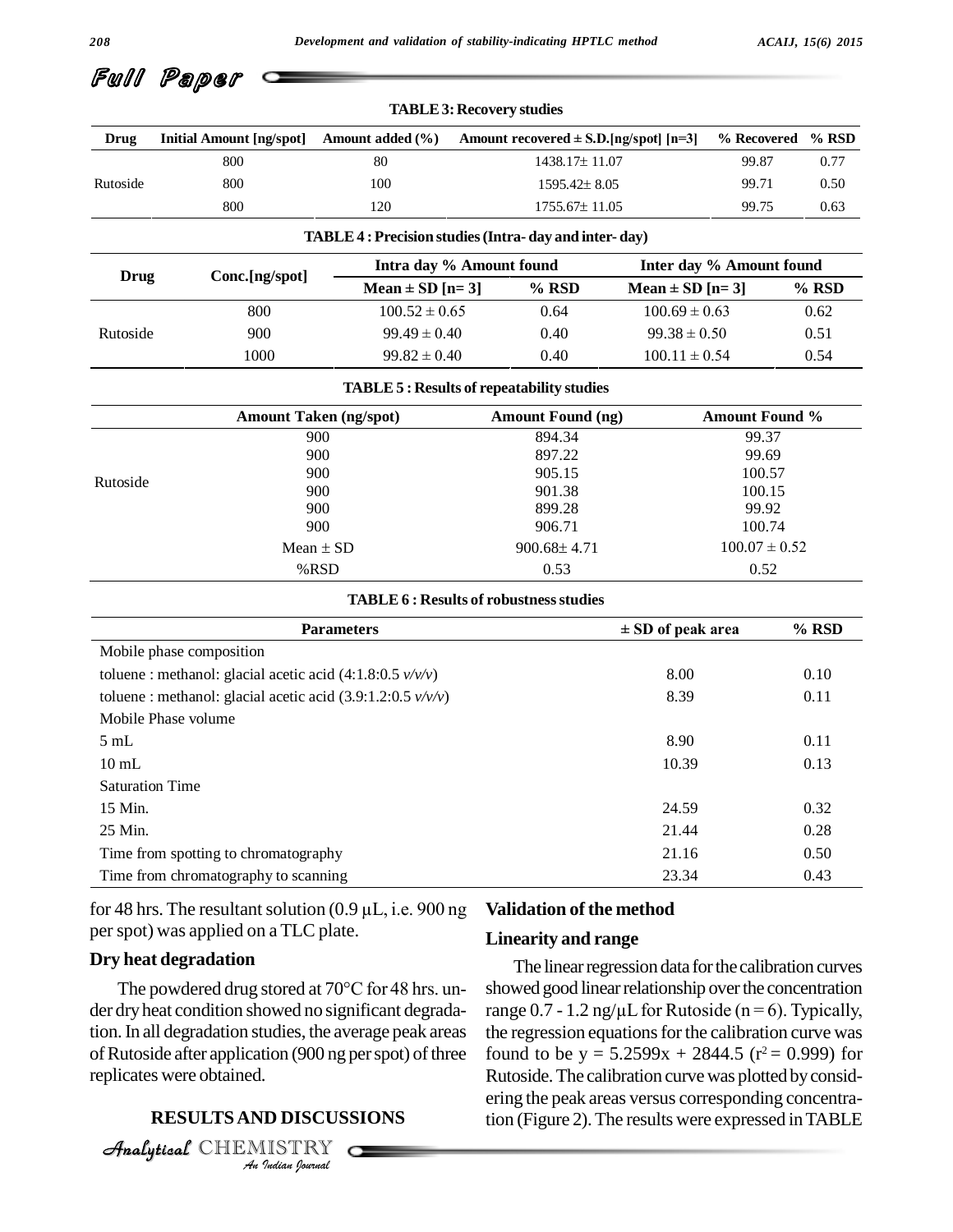



**Figure 4 : Peak purity spectra of standard Rutoside (A), sample (B) extracted from a Rutoside tablet, scanned at the peak start, peak-apex, and peak-end**



**Figure 5 : Chromatogram of Rutoside subjected to acid hy drolysis**

2 and 3D linearity spectra of Rutoside shown in Figure 3.

#### **Sensitivity**

The linearity equation was found to be  $Y = 1.9615$  $X+5396$ . The Limit of Quantification and Limit of Detection for Rutoside were found to be 84.83 ng and 27.99 ng, respectively. [Where,  $N = 16.64$ ,  $B =$ 1.9615]. This indicates the adequate sensitivity of the method.

### **Specificity**

**Figure 6 : Chromatogram of Rutoside subjected to alkaline hydrolysis**



**Figure 7 : Chromatogramof Rutoside subjected to light deg radation**

The peak purity of Rutoside was assessed by comparing the spectra at peak start, peak apex and peak end positions of the spot, i.e.  $r^2(S, M) = 0.99893$  and  $r^2$  (M, E) = 0.999. Good correlation ( $r^2$  = 0.9989) was also obtained between standard and sample spectra of Rutoside (Figure 4).

#### **Accuracy**

The proposed method when used for subsequent *Indian*<br>*Indian I20%*<br>*IISTRY*<br>*IISTRY* estimation of Rutoside from the pharmaceutical dosage formed after over spotting with 80%, 100% and 120% of additional drug afforded good recoveryofRutoside.

**Analytical** CHEMISTRY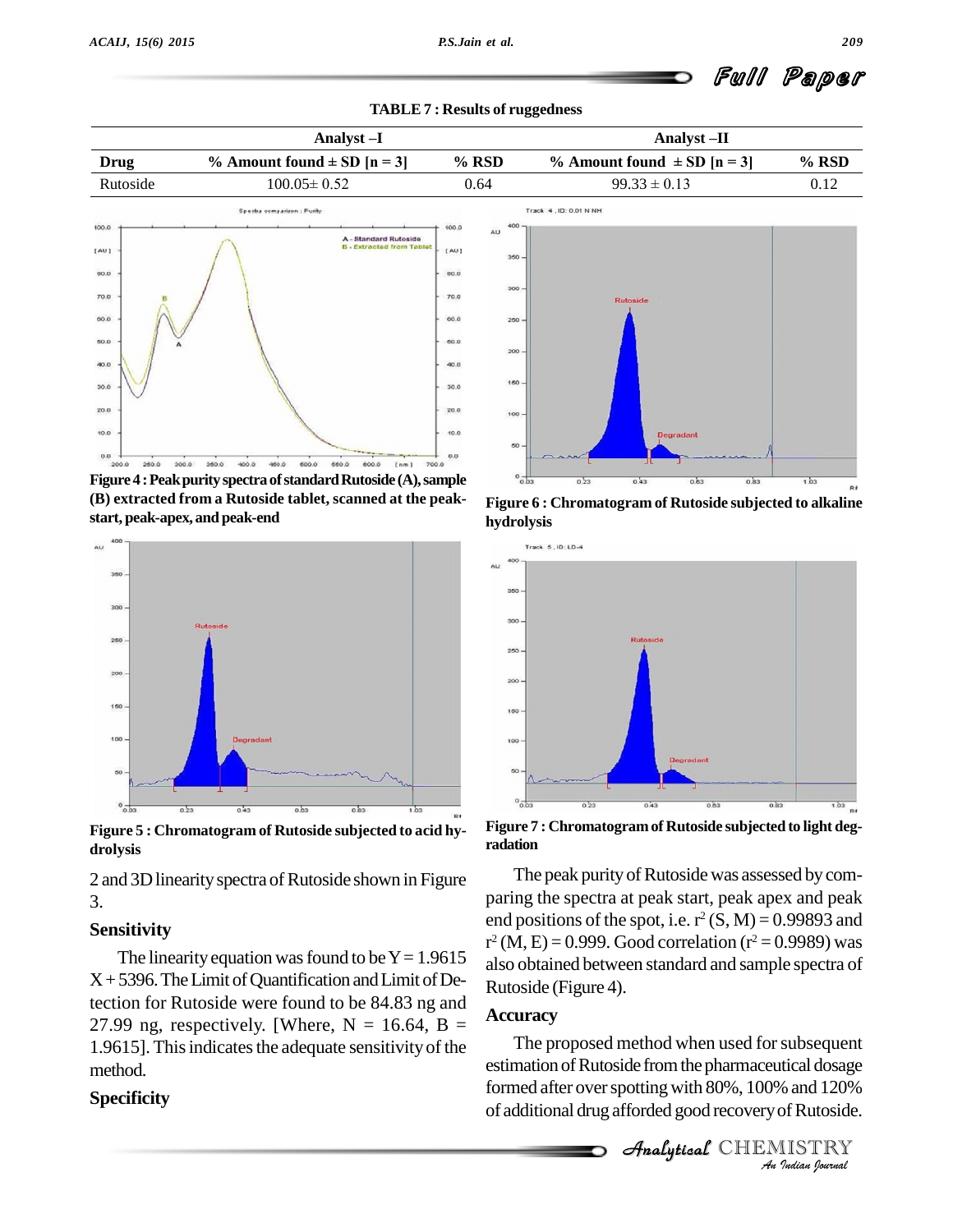Full Paper

**TABLE 8:Analysis of marketed tablet formulation; Brand Name: ENZOMAC Mfg. By: Macleods Pharmaceuticals; Batch No.: BKT1004HBAverage weight: 453.15 mg**

| Drug     | <b>Amount Taken</b><br>(ng/spot) | <b>Amount Found</b><br>(ng) | <b>Amount Found</b><br>% |
|----------|----------------------------------|-----------------------------|--------------------------|
|          | 900                              | 883.58                      | 98.17                    |
| Rutoside | 900                              | 883.89                      | 98.21                    |
|          | 900                              | 884.83                      | 98.31                    |
|          | 900                              | 886.32                      | 98.48                    |
|          | 900                              | 885.11                      | 98.34                    |
|          | 900                              | 885.96                      | 98.44                    |
|          | $Mean + SD$                      | $884.95 \pm 1.08$           | $98.32 \pm 0.12$         |
|          | %RSD                             | 0.12                        | 0.12                     |



**Figure 8 : Structure of Rutoside**

| TABLE 9 : Forced degradation studies |  |
|--------------------------------------|--|
|--------------------------------------|--|

| Agent         | <b>Exposure time</b> | <b>Condition</b> | <b>Degradants</b> |                 | $\frac{0}{0}$            |
|---------------|----------------------|------------------|-------------------|-----------------|--------------------------|
|               |                      |                  | peak              | Degradant $R_f$ | <b>Degradation</b>       |
| 0.1 N HCl     | 6 hrs.               | Room temp.       | Peak Found        | 0.42            | 20%                      |
| $0.01N$ NaOH  | 12 hrs.              | Room temp.       | Peak Found        | 0.48            | 18.52%                   |
| 10 % $H_2O_2$ | 48 hrs.              | Room temp.       | Not found         | -               | $\overline{\phantom{0}}$ |
| Dry Heat      | 48 hrs.              | $70^0 C$         | Not Found         | ۰               | $\overline{\phantom{0}}$ |
| Light         | 48 hrs.              | Sunlight         | Peak Found        | 0.51            | 14.69%                   |

The amounts of drug added and determined and the percentage recovery are listed in TABLE 3, which showed that the % amount found was between 99.71 % and 99.87 % with % R.S.D. >2.

#### **Precision**

The precision of the developed HPTLC method was expressed in terms of percentrelative standard de viation (% RSD). The results, presented inTABLE 4 and results of repeatability expressed inTABLE 5. % R.S.D. values found to be less than 2, revealed high precision of the method.

### **Robustness**

The standard deviation of peak areas was calculated for each parameter, and % RSD was found to be  $<$  2. The low values of % RSD values, shown in TABLE 6, indicated the robustness of the method.

### **Ruggedness**

and % amount found was between 99.33 - 100.05 %. itsel Peak area was measured for same concentration solutions, six times by two analyst. The results are given in TABLE 7, showed that the % R.S.D. was less than 2

# Analytical**Analysis of the marketed formulation**

*Indian by Section 37*<br> *I*<sub>f</sub> 0.40 was controlled by Section<br> *I*<sub>ndian *Iournal*</sub> A single spot at  $R<sub>f</sub>$  0.40 was observed in the chromatogram of the drug samples extracted from tab-

CHEMISTRY

lets. There was no interference from the excipients commonly present in the tablet. The low % RSD value indicated the suitability of this method for the routine analysis ofRutoside in pharmaceutical dosage forms. The results expressed inTABLE 8.

### **Force degradation**

The chromatogram of the acid-degraded samples for Rutoside showed additional peak at  $R_f$  value 0.42 (Figure 5)*,* base-degraded drug showed 0.48 (Figure 6) and light degraded drug showed additional peak at  $R_f$ value 0.51 (Figure 7). The spot of the degraded prod-<br>uct was well resolved from the Rutoside (Figure 8) spot. In each cases, the concentration of the drug was changing from the initial concentration, indicating that Rutoside undergoes degradation under acidic, basic and light<br>exposure conditions. This indicates that the drug is sus-<br>ceptible to acid–base hydrolysis and light degradation. exposure conditions. This indicates that the drug is sus-The chromatograms of hydrogen peroxide and dryheat samples of Rutoside showed only the spots of the pure drug. The higher  $R_f$  values of degraded components indicated that they were more polar than the analyte itself.The results are listed inTABLE9*.*

# **CONCLUSIONS**

The modalities adopted in experiment were suc-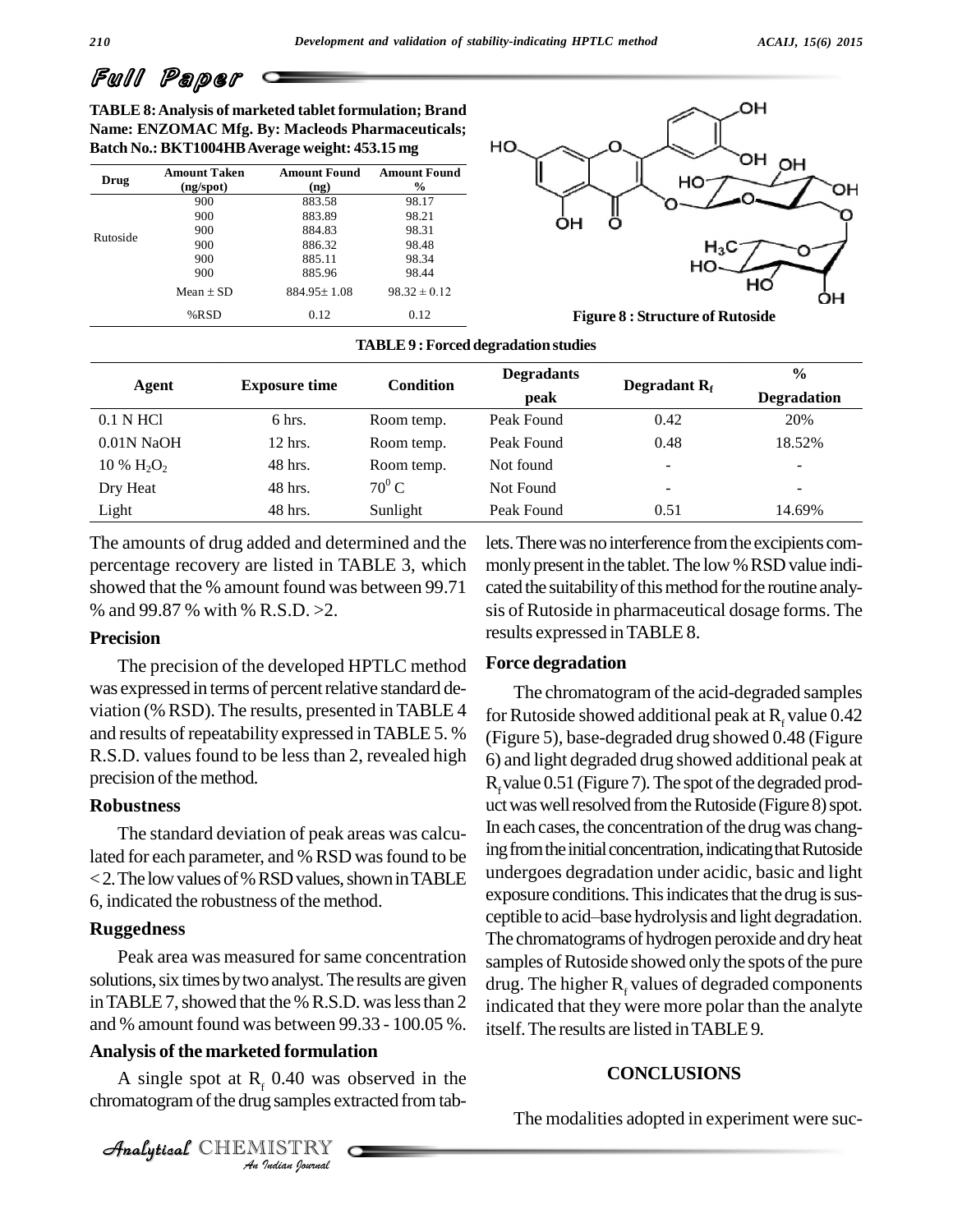cessfully validated as per ICH guidelines. The devel oped HPTLC method was found to be accurate, simple, precise, specific and stability-indicating and can be conveniently applied for quality control analysis in industry vonoids and is having short run time which significantly reduces the analysis time and cost. Statistical analysis proves  $\frac{25,2501-2514}{(2002)}$ . that the method is repeatable and selective for the analysis of Rutoside as bulk drug and in pharmaceutical formulations. The method can be used to determine the purity of the drug available from the various sources by Ethanol, Monatshefte für Chemie - Chemical detecting the related impurities. As the method separates the drug from its degradation products, it can be employed as a stability-indicating one.

# **ACKNOWLEDGMENTS**

The authors are thankful to the Principal, R.C. Patel Institute of Pharmaceutical Education and Research, Shirpur - 425405 (MS), India, for providing the laboratory facility.

# **REFERENCES**

- **[1]** Klaus Floray; Analytical Profiles of Drug Sub stances, Academic Press, London, **12**, 623-681 **(2005)**.
- **[2]** British Pharmacopoeia, British Pharmacopoeia commission, London, **2**, 1747-1749 **(2005)**.
- **[3]** J.B.Harborne; The Flavonoids Advances in Re search Since 1986, Chapman and Hall, London, UK, **(1993)**.
- **[4]** K.Herrmann; Flavonols and Flavones in Food p<br>Plants: a review, Journal of Food Science and Technology, **11**, 433–448 **(1976**). Plants: a review, Journal of Food Science and Tech-
- **[5]** M.L.G.Hetrog, P.C.H.Hollman, M.B.Katan; Content of PotentiallyAnticarcinogenic Flavonoids of 28 Vegetables and 9 Fruits Commonly Consumed<br>
in the Netherlands, Journal of Agricultural Food<br>
Chemistry, **40**, 2379–2383 (**1992**). ti in the Netherlands, Journal of Agricultural Food
- **[6]** N.C.Cook, S.Samman; Flavonoids-Chemistry, Metabolism, Cardioprotective Effects and Dietary Sources, Journal of Nutritional Biochemistry, 7, 66– 76 **(1996)**.
- **[7]** J.Robak, R.Gryglewski, J.Swies; on the mechanism Hygeir of Antithrombotic Action of Flavonoids. Biochemi-<br>cal Pharmacology, **37**, 837–841 **(1987)**. **[18]** V.Kur ofAntithromboticAction of Flavonoids. Biochemi-
- **[8]** Available from, <http://www.pdrhealth.com/drug> info/ nmdrugprofiles/nutsupdrugs/rut.
- **[9]** Pharmacopoeia Helvetica, Department Federal de Interieur, Berne, Switzerland, **7**, **(1995)**.
- [10] W.Li, J.F.Fitzloff; HPLC Determination of Flaand Terpene Lactones in Commercial *Ginkgo biloba* Products, Journal of Liquid Chromatography and Relative Technology, **25**, 2501–2514 **(2002)**.<br>**25**, 2501–2514 **(2002)**.
- **[11]** V.Kuntic, D.Malesev, Z.Radovic, V.Vukojevic; Spectrophotometric Investigation of the Complexing<br>Reaction of Titanyloxalato Anion with Rutin in 50%<br>Ethanol, Monatshefte für Chemie - Chemical Reaction of Titanyloxalato Anion with Rutin in 50%<br>Ethanol, Monatshefte für Chemie - Chemical<br>Monthly, **131**, 769–777 **(2000)**.
- **[12]** Z.Yuangang, L.Chunying, F.Yujie, Z.Chunjian; Si multaneous Determination of Catechin, Rutin, Quercetin, Kaempferol and Isorhamnetin in the extract of Sea Buckthorn (*Hippophae rhamnoides* L.) leaves by RP-HPLC with DAD, Journal of Phar maceutical and Biomedical Analysis, **41**, 714-719 **(2006)**.
- **[13]** S.Weerasak, V.Suwanna; Simultaneous Determi nation of Gallic acid, Catechin, Rutin, Ellagic Acid and Quercetin in Flower Extracts of *Michelia alba*, *Caesalpinia pulcherrima* and *Nelumbo nucifera* by HPLC*,* Thai Pharmaceutical and Health Sci ence Journal, **2**, 131-137 **(2007)**.
- **[14]** R.Ashish,J.Arvind, T.Rajesh, Vikas; Liquid Chro matography- Tandem Mass Spectrometric Method For Simultaneous Determination of Rutin And Quercetin From Leaves Of *Artocarpus Lakoocha* Roxb, International Journal of Pharmaceutical and Biomedical Sciences, **2**, 848-853 **(2011)**.
- **[15]** J.Avijeet, L.Santram, A.K.Singhai; Simultaneous Estimation of Quercetin and Rutin in *Tephrosia purpurea* Pers by High Performance Thin Layer Chromatography, Asian Journal of Traditional Medicine, **4**,104-109 **(2009)**.
- **[16]** H.A.Pradeep, K.Saleemulla, C.Raghu, I.Moham med; Development of Validated HPTLC Method for Simultaneous Quantification of Rutin and Quer cetin from Bark of *Anogeissus Latifolia*, International Journal of Pharmacy, **2**, 33-38 **(2012)**.
- $\text{Hygeia-Journal for drugs and medicines}, \mathbf{5(1)}, 113-120$ **[17]** R.Shanmugam, K.Gowthamarajan, D.L.Priyanka, K.Madhuri, E.Hemnath, S.P.Dhanabal; Develop ment and Validation of a RP- UFLC Method for Simultaneous Estimation of Quercetin and Rutin, 120 **(2013)**.
- <sup>2</sup><br>19 Jic, K.Ilic,<br>PLC method<br>9 Sage Forms,<br>IISTRY **[18]** V.Kuntic, N.Pejic, B.Ivkovic, Z.Vujic, K.Ilic, S.Micic, V.Vukojevic; Isocratic RP-HPLC method for Rutin Determination in Solid Oral Dosage Forms,

Analytical CHEMISTRY